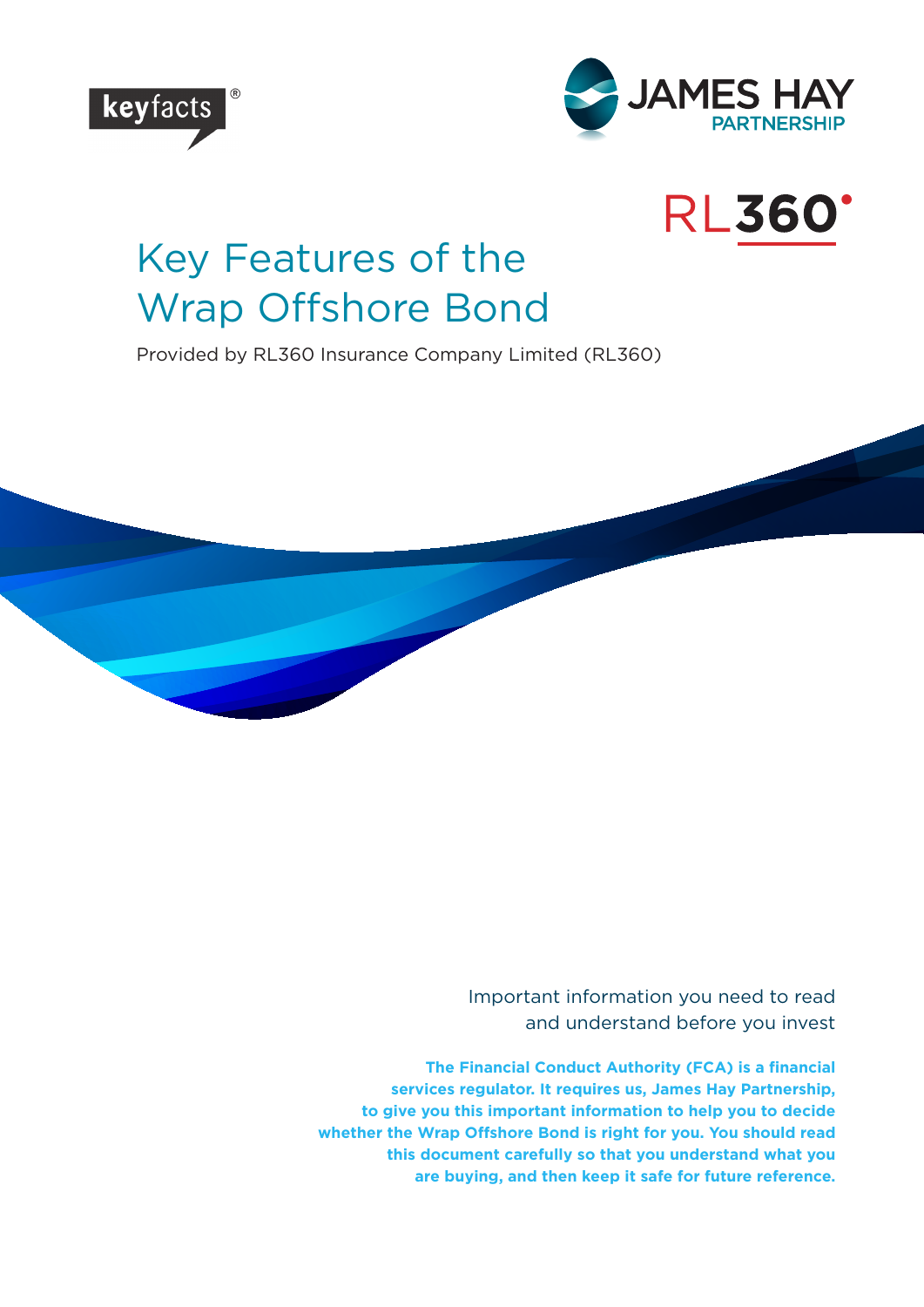# What you should know before you invest

#### **What is the purpose of this Key Features Document?**

This Key Features Document, along with your Key Features Illustration and Key Information Document provided by your financial adviser, gives you a summary of information to help you decide:

- if you want to invest in the Wrap Offshore Bond.
- whether the Wrap Offshore Bond is right for you.

#### **What is a Wrap Offshore Bond?**

The Wrap Offshore Bond is an investment linked policy of insurance. It can be set up as:

- a whole of life assurance policy (meaning it continues until the death of the last life assured).
- a capital redemption policy with no lives assured and a maturity date which is 99 years after the start date.

#### **The relationship between James Hay and RL360**

- RL360 is part of International Financial Group Limited. RL360 is based on the Isle of Man and provides offshore savings, protection and investment for customers in 170 different countries.
- James Hay acts as an insurance intermediary in relation to the Wrap Offshore Bond.
- James Hay distributes the Wrap Offshore Bond provided by RL360.
- James Hay arranges the Wrap Offshore Bond with RL360 on your behalf.
- James Hay does not receive any payment from RL360 for doing this.

# Its aims Key Features of the Wrap Offshore Bond

The aim of the Wrap Offshore Bond is to allow you the opportunity to invest your cash sum with the aim of increasing its value.

Your Wrap Offshore Bond will allow you to link to a wide range of investments, with the flexibility to switch between them.

It provides you with the facility to make withdrawals at any time.

## Your commitment

Before buying the Wrap Offshore Bond, you should consider in consultation with your financial adviser whether you have sufficient investment experience and are prepared to be responsible for making decisions about how your money is invested during the time that your Wrap Offshore Bond is open.

You will need to:

make a single payment into your Wrap Offshore Bond of at least £100,000.

- pay the charges set out in the Wrap Charges Schedule.
- regularly review your investments.
- consider this type of investment as a medium to long term commitment.

**Please note that you must have a regulated financial adviser appointed at all times during the period you hold the Wrap Offshore Bond.**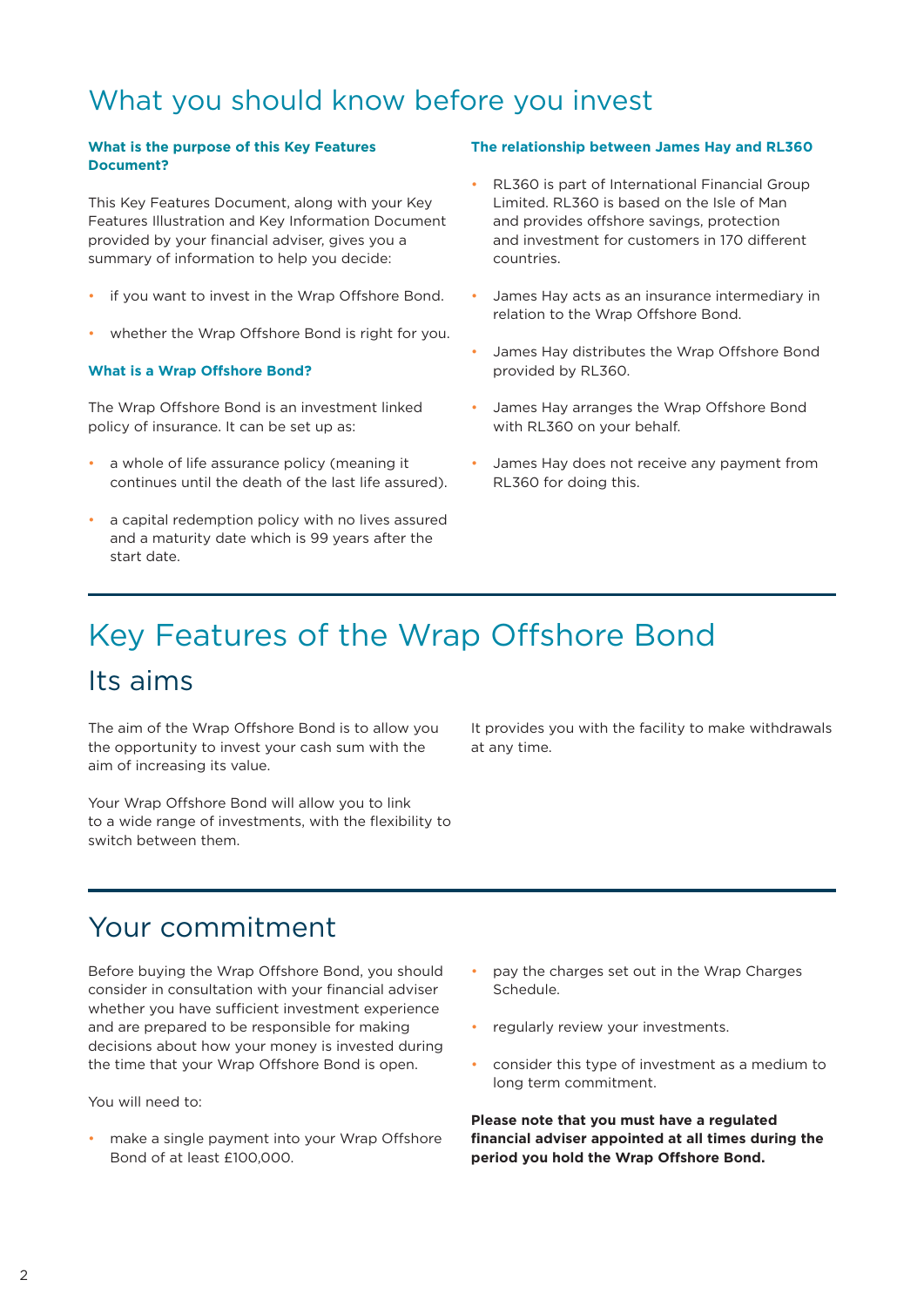# Understanding the risks

There are risks associated with investing your money via a Wrap Offshore Bond which, depending on how they are managed, could affect the value of your Wrap Offshore Bond in the future. These are detailed below. You may be able to reduce the impact of some of the risks, as you are able to control:

- the amount you put in.
- the investments you select.
- if you choose to take withdrawals.

However, other factors that contribute to the different risks involved in having a Wrap Offshore Bond may be outside of your control. For example, the Government may change the tax rules applicable to Offshore Bonds and this could affect the tax treatment of your Wrap Offshore Bond.

### **To understand the risks associated with investing via a Wrap Offshore Bond and how the amount of money you get back out may be affected, we strongly suggest you read on.**

#### **Applying for the Wrap Offshore Bond**

If you open a Wrap Offshore Bond and later change your mind and choose to cancel it, you may get back less than you paid in. Please refer to the Wrap Offshore Bond Terms and Conditions for further information which is available on our website at www.jameshay.co.uk.

#### **Transferring investments in**

If you transfer existing investments into your Wrap Offshore Bond, they may need to be transferred as cash and you may not get the benefit of any investment increases whilst the transfer is being processed.

#### **Investing your money in your Wrap Offshore Bond**

The value of your investment can fluctuate up and down and it is possible that you may get back less than the amount you originally invested.

Depending on the type of investments you choose to invest in, there will be different risks that will affect the value of your investment. For example:

foreign investments will be affected by changes in the rate of currency exchange.

- investments in stocks and shares will be affected by fluctuations in the stock market.
- cash deposits will be affected by changes in interest rates.

**For further information on the risks that are specific to a particular investment, please read the Guide to Investment Risk available on our website at www.jameshay.co.uk or speak to your financial adviser.**

If the returns on your Wrap Offshore Bond investments are poor, they may not cover the level of charges applied and the value of your Wrap Offshore Bond could significantly reduce in value over time. You should regularly review the performance of your chosen investments to check that they remain suitable for providing you with the benefits you require in the future.

Owners of policies issued by RL360 Insurance Company Limited receive the protection of the Isle of Man Compensation of Policyholders protection scheme, which covers an amount equal to 90% (subject to the provisions of the scheme) of RL360's liability where it is unable to meet its financial obligations. However, the Isle of Man scheme is only in relation to RL360 becoming insolvent and does not relate to specific underlying investments chosen by you, with the assistance of your financial adviser.

All underlying investments are made and held in the name of RL360 and therefore you will not be eligible to take advantage of any investor compensation scheme or the Depositors Compensation Scheme, which you may otherwise have been able to apply to if you had directly invested with the underlying fund manager, bank or building society.

In addition, owners of policies issued by RL360 are not protected by the Financial Services Compensation Scheme established under the UK Financial Services and Markets Act 2000 should RL360 be unable to meet its liabilities to them.

To understand how this may affect your Wrap Offshore Bond, please see the 'Other Information' section on page 8 of this Key Features Document.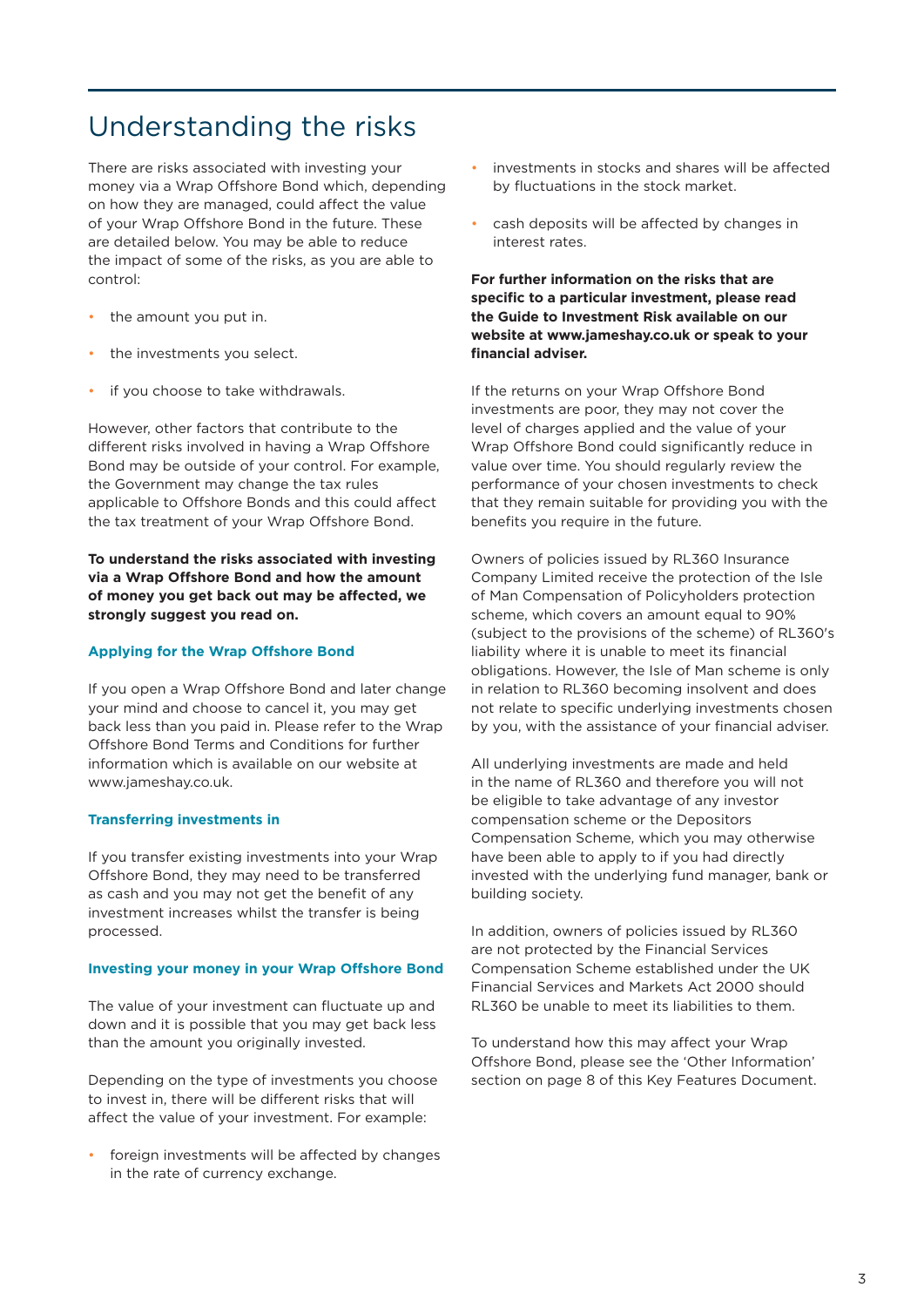#### **Withdrawals from your Wrap Offshore Bond**

The value of your Wrap Offshore Bond is not guaranteed. Its value will depend on a number of factors including:

- what you have paid in.
- how your investments have performed.
- the charges that have been deducted.

The level of the withdrawals you can make will depend on:

- the value of your Wrap Offshore Bond.
- whether you are able to sell your investments.

High levels of inflation could reduce the value of your Wrap Offshore Bond in real terms.

#### **Your Wrap Offshore Bond on death**

In the event of your death, your Wrap Offshore Bond will form part of your estate and may be subject to inheritance tax.

## Questions and answers

## Is the Wrap Offshore Bond the correct product for me?

The Wrap Offshore Bond may be right for you if you:

- have a regulated financial adviser.
- are looking to build capital growth.
- want to save money in a tax efficient investment environment.
- want access to a wide variety of investments.

• are willing to accept a degree of risk with your capital.

If, with your financial adviser, you decide the Wrap Offshore Bond is right for you, please note that James Hay does not carry out periodic suitability checks to ensure the product continues to be right for you. These may be completed by your financial adviser.

## Who can take out a Wrap Offshore Bond?

You can take out a Wrap Offshore Bond as:

- an individual aged between 18 and 80, resident in the UK for tax purposes and not a US citizen. The maximum age for the youngest life assured is 75 years old.
- a company investment, if the company is resident in the UK and the Memorandum and Articles of Association give appropriate investment powers.
- a trustee investment, if the sole or majority of the trustees are resident in the UK and the trust deed gives appropriate investment powers.

## Can the Wrap Offshore Bond be shared with someone else?

Normally you will not be able to share ownership of your Wrap Offshore Bond with anyone else.

However, if the investment is an investment of trust assets, all the trustees will share ownership.

In addition, if the investment is an investment of corporate assets, the company will own the assets on behalf of its shareholders.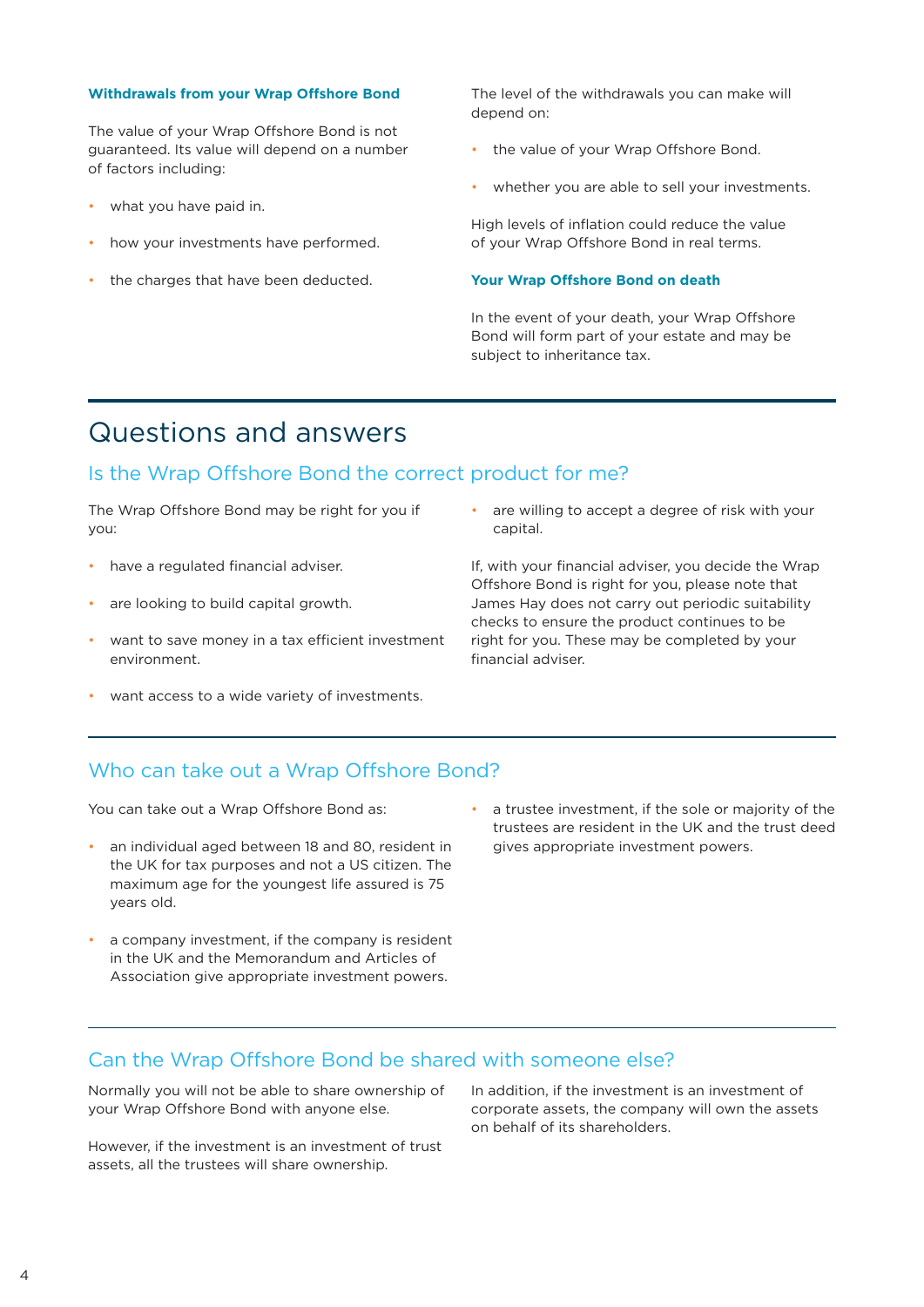## How much can I pay in?

The minimum investment required to open your Wrap Offshore Bond is £100,000. There is no maximum investment amount.

Some investments available under the Wrap Offshore Bond may have a minimum or maximum investment amount. Please speak to your financial adviser for further details.

You can make regular or occasional payments at any time and you can vary the amount and frequency of your payments in.

## What tax will I pay?

There is no liability to tax on the income or capital gains of the assets within your Wrap Offshore Bond. So, apart from any withholding tax deducted at source on income from assets held in some countries, your Wrap Offshore Bond grows in a tax efficient manner.

The tax treatment of benefits you take from your Wrap Offshore Bond will depend on your country of residence, citizenship or domicile and personal circumstances at the time. For example, UK resident policyholders will have a possible income tax liability on a chargeable event (such as a surrender or withdrawal exceeding 5% of the amount invested per policy year) which they would have to report on their Self-Assessment Tax Return. Please note, when you create a chargeable event, full details of the chargeable event will be provided to HM Revenue & Customs if the value of the gain is in excess of half the basic rate threshold.

This information is based upon our current understanding and application of legislation and HM Revenue & Customs practice. The tax treatment depends on your individual circumstances, which may change. There are also separate tax provisions governing trusts and corporate entities, details of which can be provided on request.

If you become a US taxpayer your Wrap Offshore Bond will not qualify as a life insurance contract for US tax purposes. As a result, increases in the cash value would be subject to current federal income taxation and death benefit proceeds would not be excludable from the recipient's income.

It is possible to pay any adviser charges from your Wrap Offshore Bond up to certain limits. However, any such payments are treated as withdrawals and so may have tax consequences.

## How can I pay premiums into my Offshore Bond?

Premiums must be paid by bank transfer from your Investment Portfolio Product Bank Account.

We no longer accept cheque payments into our products.

## What can I invest in?

Through the Wrap Offshore Bond you can invest in a wide range of investments, including collective investment funds (such as unit trusts and OEICs), investment trusts and fixed term deposits.

You can change investments at any time, unless an investment has restrictions. These will be covered in the literature or terms and conditions for the relevant investment you or your financial adviser has chosen.

For further information on the investments available to you under the Wrap Offshore Bond, please see the Wrap Offshore Bond Permitted Investments List which is available on our website at www.jameshay.co.uk.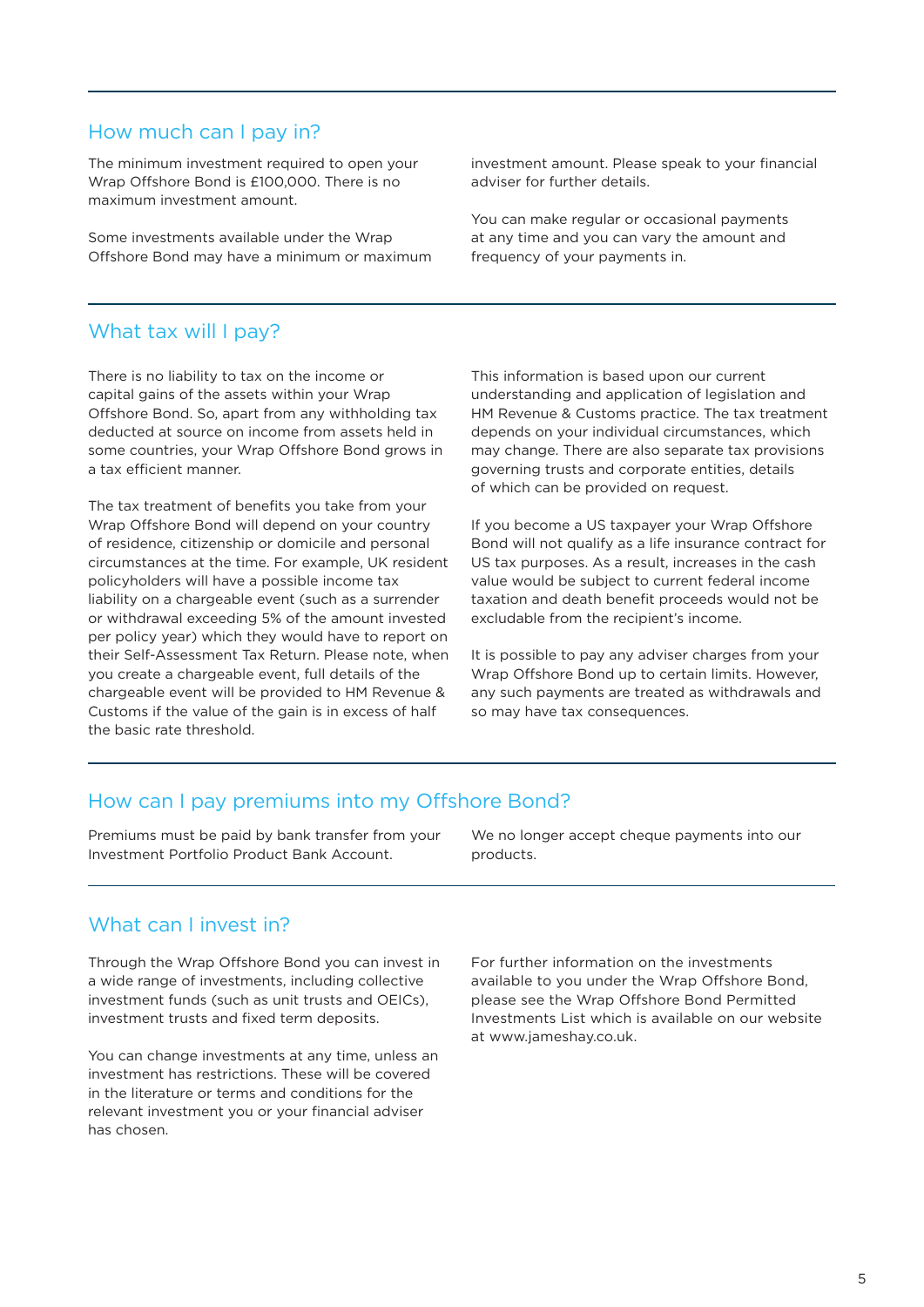## What are the charges?

Full details of our charges are given in the Wrap Charges Schedule. You may pay charges to other parties depending on the investments you select. You may also pay charges to your financial adviser. These charges can be paid out of your Wrap Offshore Bond.

Our charges are normally deducted from your Investment Portfolio Product Bank Account. If there is insufficient money available in your Investment Portfolio Bank Account we will ask you to either sell some investments within your Wrap Offshore Bond or you can pay us directly.

## Can I have an illustration?

Your financial adviser will provide you with an illustration before you make an application for the Wrap Offshore Bond. Please contact your financial adviser for more details.

## When can I make withdrawals?

You can make withdrawals from your Wrap Offshore Bond at any time by giving one month's notice. These can be single or regular withdrawals.

Regular withdrawals are made by BACS to an account in your name that you nominate. Single withdrawals are paid by cheque payable to you, or telegraphic transfer.

The minimum regular withdrawal is £200. The minimum single withdrawal is £500.

After any withdrawal there must be a minimum amount of £10,000 remaining in your policy.

Please note payments cannot be made to third parties.

The payment currency for your Wrap Offshore Bond is £ sterling only.

## What happens when I die?

#### **Life assurance version**

If you are the sole life assured, a death benefit which is 101% (if under 75, at date of death) or 100.1% (if 75 or over, at date of death) of the surrender value of your Wrap Offshore Bond, will be paid to:

- your personal representatives, if you were the policy owner.
- the trustees, if it was a trustee investment.
- the company, if it was a corporate investment.

After this payment is made your Wrap Offshore Bond will be closed.

If there are one or more surviving lives assured, payment of a death benefit is deferred until the death of the last life assured.

#### **Capital redemption version**

No payment will be made on your death and your Wrap Offshore Bond will continue until the maturity date.

Unless you represent a company or a trust, your personal representatives may take over the ownership on your death.

For more details on what happens if you die, please refer to the James Hay Wrap Technical Guide and the James Hay Wrap Offshore Bond Terms and Conditions. Copies of these documents can be obtained from our website at www.jameshay.co.uk.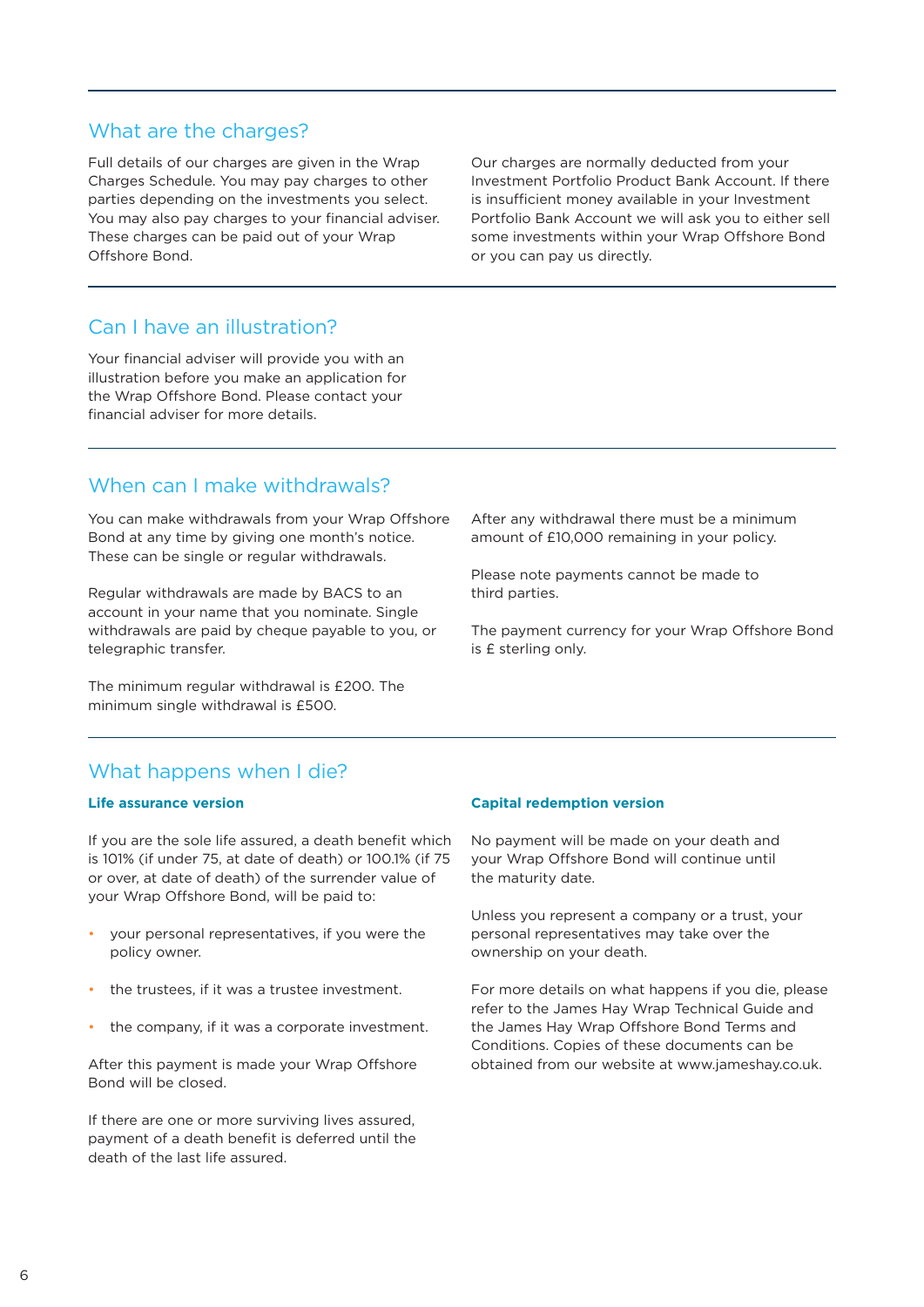## What happens at the maturity date? (Capital redemption version only)

At the maturity date, which is 99 years after the start date, we will pay out the surrender value plus a guaranteed amount of £100.

## Can I change my mind?

You have the right to change your mind and cancel your Wrap Offshore Bond. On receipt of your Wrap Offshore Bond application form, we will send you a cancellation notice.

You will have 30 days from receipt of this notice to tell us that you have changed your mind and wish to cancel your application. For further details, please see the Wrap Terms and Conditions.

## What other documents should I read?

We ask that you also read the Wrap Offshore Bond Key Features Illustration provided by your financial adviser. In addition, you should read the:

- Wrap Offshore Bond Key Information Document.
- Wrap Charges Schedule.
- Wrap Offshore Bond Permitted Investments List.
- Wrap Offshore Bond Terms and Conditions.
- Wrap Technical Guide.

These documents provide you with more detailed information on the Wrap Offshore Bond.

If after reading the documentation you are unclear about any aspect of the Wrap Offshore Bond, or you are unsure whether the Wrap Offshore Bond is right for you, please speak to your financial adviser.

## What correspondence and communications will I receive?

We will issue:

- a cancellation notice that gives you the right to change your mind and cancel your Wrap Offshore Bond (unless you've waived these rights in your application form).
- a quarterly valuation statement for your Wrap Offshore Bond.
- other necessary correspondence depending on the day-to-day operation of your Wrap Offshore **Bond**

We will send this correspondence to your financial adviser, apart from cancellation notices which we will send to you. The only correspondence we will send to both you and your financial adviser is your quarterly valuation statement.

Our standard methods of communication are letter, secure electronic messaging (through our secure website James Hay Online) and by telephone. We do not consider standard email to be secure and so we will not normally communicate in this way if the communication includes personal information or instructions relating to your Wrap Offshore Bond or investments.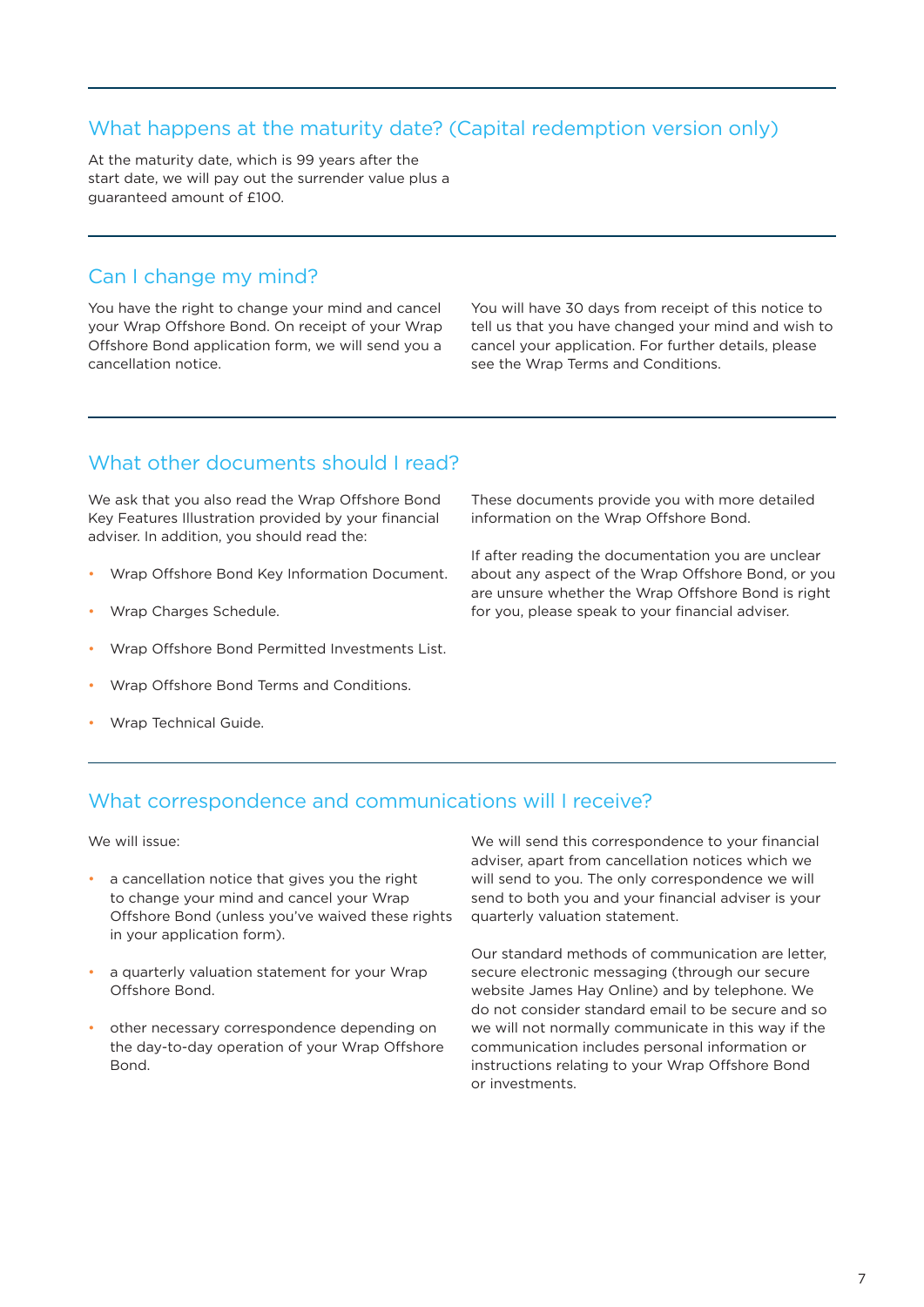# Other information

#### **Law**

Your Wrap Offshore Bond is subject to the law of the Isle of Man as stated in the Wrap Offshore Bond Terms and Conditions issued by RL360 Insurance Company Limited.

### **Compensation**

The investments linked to your Wrap Offshore Bond are owned by RL360, and therefore, as a corporate investor, they will not be eligible for compensation under any investment compensation schemes.

If you link your Wrap Offshore Bond to any cash deposit account your investment may not be covered in full by any depositors compensation scheme (DCS), should the deposit account provider become insolvent. The amount (if any) which is recovered under the scheme could be substantially less than the amount you might have been able to recover had you owned the cash deposit account(s) yourself. This situation is likely to be the same for any investment or deposit account held in any jurisdiction as RL360 are a corporate client and are unlikely to be eligible to claim under any available compensation scheme.

Owners of policies issued by RL360 Insurance Company Limited receive the protection of the Isle of Man Compensation of Policyholders protection scheme, which covers an amount equal to 90% (subject to the provisions of the scheme) of RL360's liability where it is unable to meet its financial obligations. RL360 reserve the right to adjust the returns to cater for any levy or charge made on it under the regulations or similar legislation.

Holders of policies issued by RL360 will not be protected by the Financial Services Compensation Scheme established under the UK Financial Services and Markets Act 2000 should RL360 be unable to meet its liabilities to them.

#### **Making a complaint**

If you wish to complain about any aspects of the service that you have received, please contact us via the James Hay Complaints Manager using any of the methods detailed in the 'How to contact us' section overleaf.

Complaints about this product that we cannot address may be referred to the Financial Services Ombudsman Scheme in the Isle of Man or the Financial Ombudsman Service in the UK, depending on the parties involved. Further details are available on request.

The Financial Services Ombudsman for the Isle of Man:

Thie Slieau Whallian Foxdale Road St John's Isle of Man IM4 3AS

The Financial Ombudsman Service Exchange Tower London E14 9SR

#### **Telephone:** 0800 023 4567

Calls to this number are normally free for people ringing from a 'fixed line' phone - but charges may apply if you call from a mobile phone.

#### **Telephone:** 0300 123 9123

Call to this number are charged at the same rate as 01 or 02 numbers on mobile phone tariffs.

**Email:** complaint.info@financial-ombudsman.org.uk

**Website:** www.financial-ombudsman.org.uk

Making a complaint will not affect your right to take legal proceedings.